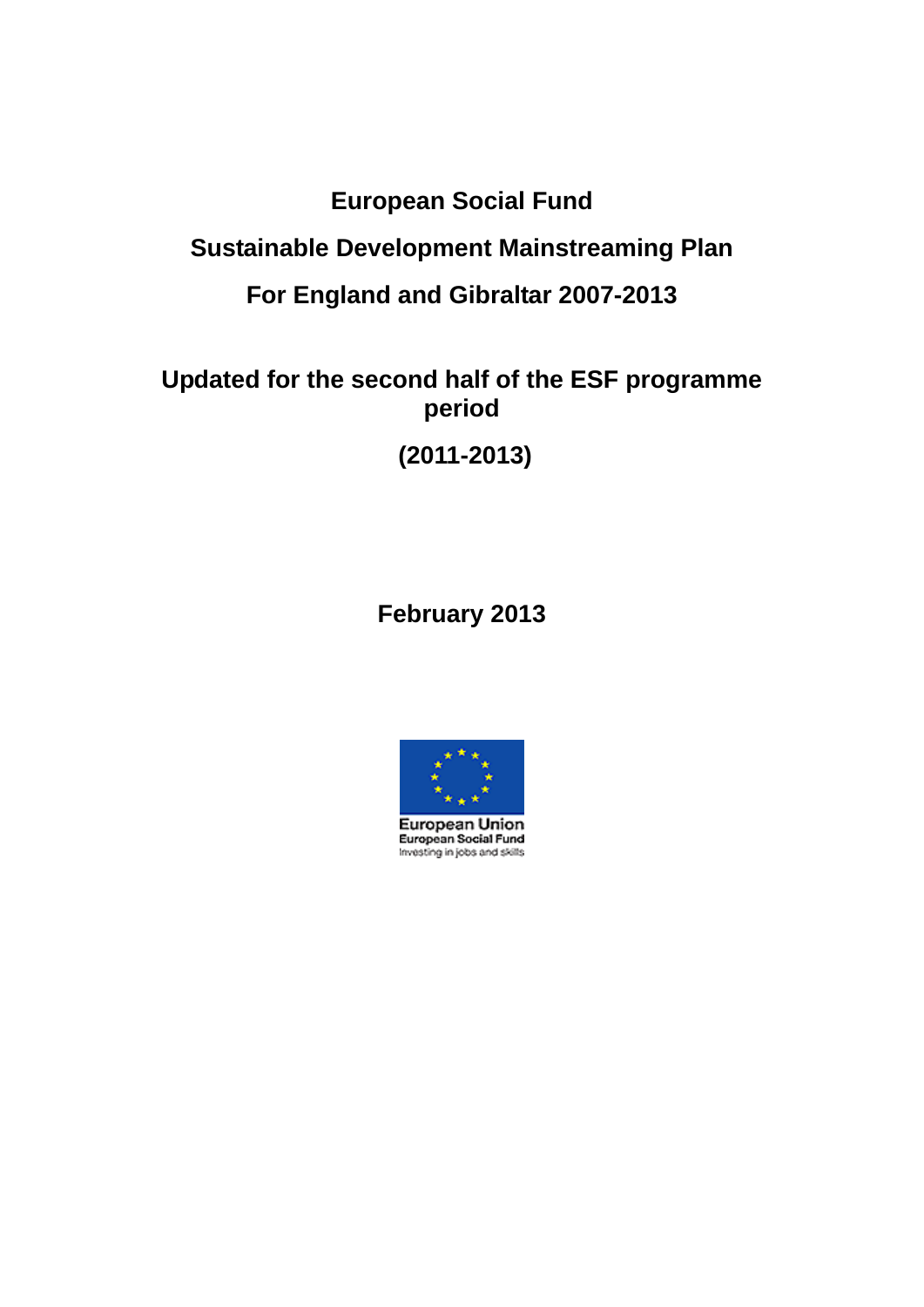#### **Contents**

|    |                                                                                                                 | Page           |
|----|-----------------------------------------------------------------------------------------------------------------|----------------|
| 1. | Aim of plan                                                                                                     | 3              |
| 2. | Sustainable development in the context of the<br>England and Gibraltar ESF programme (2007-<br>2013)            | 3              |
| 3. | How this plan supports Government policy on<br>sustainable development as well as regulatory<br>requirements    | 4              |
| 4. | Progress made in the first half of the ESF<br>programme (2007-2103)                                             | 6              |
| 5. | Key sustainable development mainstreaming<br>issues for the second half of the ESF programme<br>$(2007 - 2013)$ | $\overline{7}$ |
| 6. | Arrangement for reporting progress                                                                              | 8              |
| 7. | ESF sustainable development action plan                                                                         | 9              |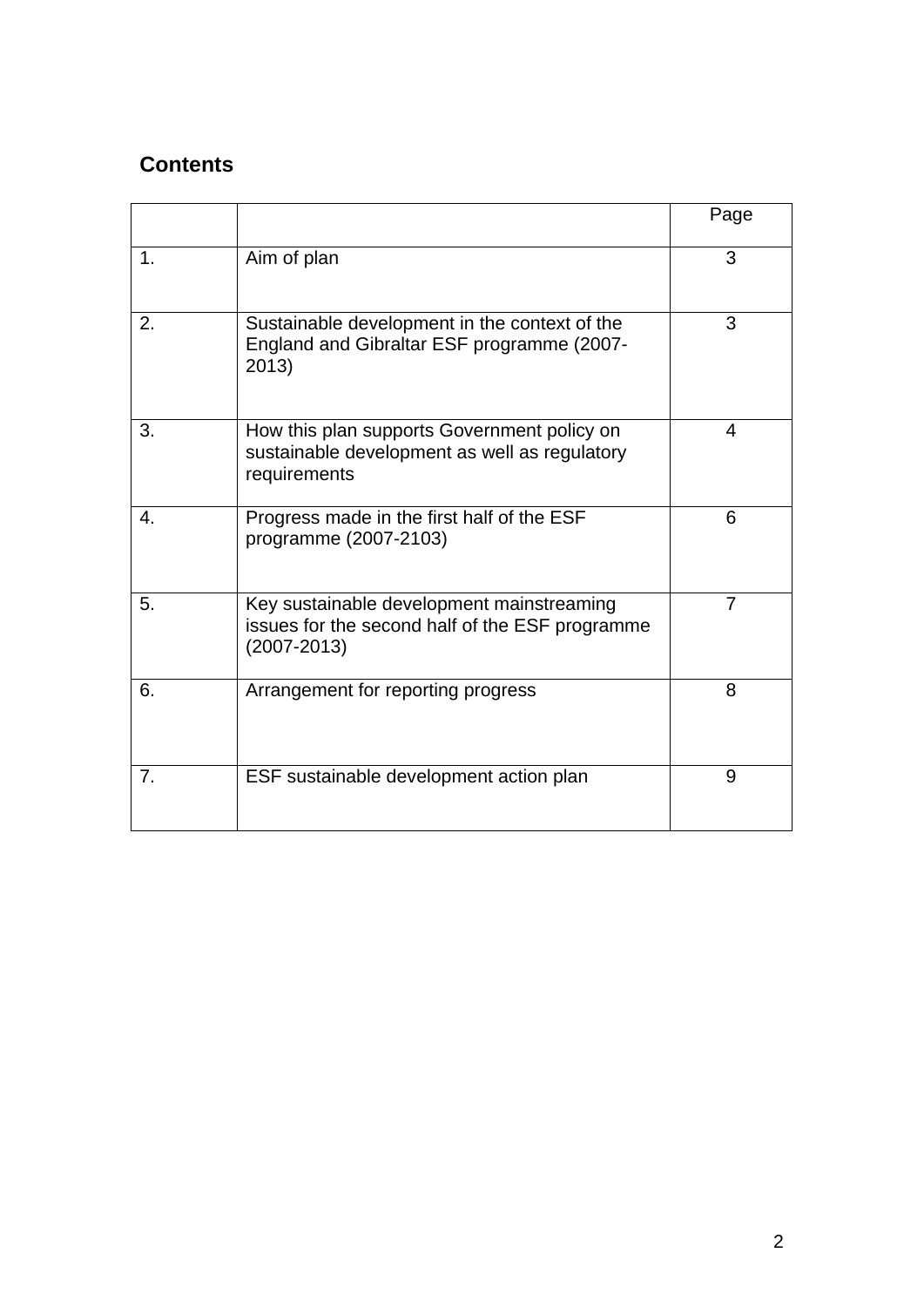# **1. Aim of this plan**

1.1 This plan aims to provide the national European Social Fund (ESF) Sustainable Development (SD) Committee with a management tool and point of reference that will help it assess the progress that is being made in mainstreaming sustainable development in the England and Gibraltar ESF programme.

1.2 The aims and objectives of the plan are designed to help ensure that the ESF programme:

- complies with structural fund regulatory requirements concerning sustainable development and the environment; and
- fulfils its commitments to promote sustainable development through a dual approach to mainstreaming ( by promoting the use of SD policies and plans as well as the delivery of a number of specialist projects - as described in the ESF Operational Programme itself).

1.3 Ultimately, the mainstreaming approach should help ensure that the ESF's key strategic priorities of promoting work and skills are delivered in a way which minimises any negative impacts on the environment by ESF providers as well as maximises positive impacts. In addition, the mainstreaming approach should help to support a number of environmental projects which promote jobs or skills.

#### **2. Sustainable development in the context of the England and Gibraltar ESF programme (2007-2013)**

2.1 In the operational context of ESF, sustainable development can be defined as development which provides:

- opportunities to allow everyone fulfil their potential ( social justice);
- environmental protection and enhancement through the delivery of projects ( environment); and
- skills that businesses demand and require now and in the future (economy / labour market).

2.2 The strategic aims of ESF are to promote jobs and skills and to do so by targeting those with greatest need. These aims help to ensure that two of the three strands of sustainable development described above are at the forefront of the programme (with employment as a route out of poverty and the provision of skills training to support and sustain business). Legal and regulatory requirements concerning the promotion of equality and human rights also help to reinforce the social justice strand.

2.3 Given that two of the three strands of sustainable development are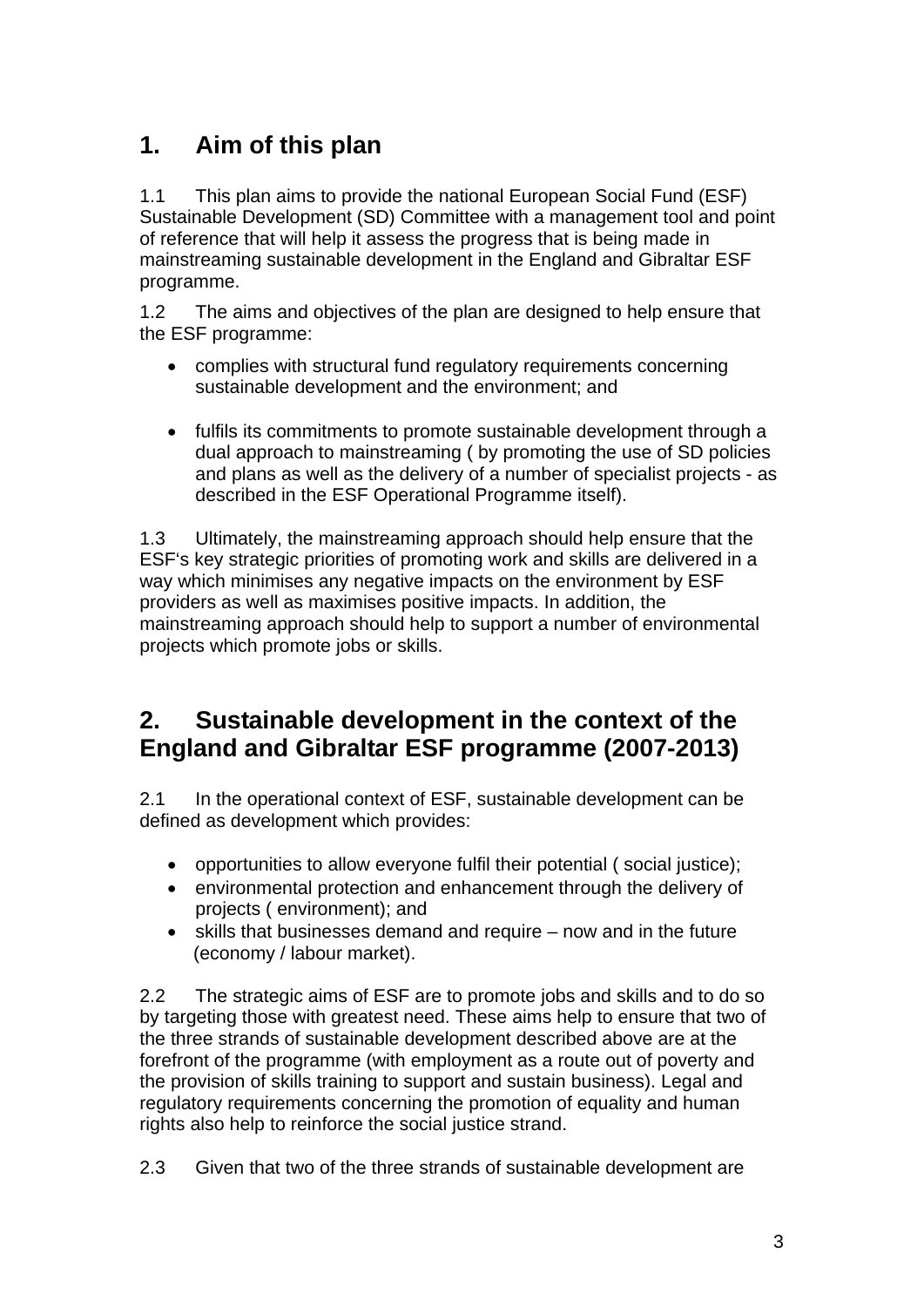inherent to the focus and delivery of the ESF programme, the main focus for sustainable development mainstreaming work in the current programme is on promoting the third strand of environmental protection and enhancement.

2.4 All ESF providers are required to consider how they deliver their services in terms of trying to reduce negative impacts and increase positive impacts on the environment. The ESF guidance manuals explain the main areas that need to be covered and in order to meet these requirements, CFO providers will need to:

- prepare environmental sustainable development policies; and
- prepare and deliver sustainable development implementation plans which turn the sustainable development policy commitments into action.

2.4 As far as possible, match-funded providers running under existing CFO contracts will be encouraged to introduce the environmental sustainable development standards described above and in the ESF guidance.

2.5 The ESF programme will also support a number of environmentspecific projects (vertical mainstreaming) through both the innovative transnational mainstreaming strand of funding as well as though funding from Priorities 1,2 4 and 5 where appropriate, for example, where they may support skills needs in key sectors in key sectors likely to impact on the environment.

#### **3. How this plan supports Government policy on sustainable development as well as regulatory requirements**

3.1 In February 2011 the Coalition Government published its vision for sustainable development : `Mainstreaming Sustainable Development'. The Coalition Government aims to make sustainable development central to the way Government operates by:

- enhancing ministerial leadership and oversight;
- embedding sustainable development into policy making;
- leading by example through operations and procurement; and
- transparency and independent scrutiny.

3.2 Integrating sustainable development into the ESF programme supports a number of the measures described above. For example:

- the mainstreaming of Sustainable Development in ESF will be covered in the DWP mainstreaming business plan (which is currently being revised / developed);
- the mainstreaming approach also ensures that sustainable development is embedded in the planning delivery monitoring and evaluation of ESF; and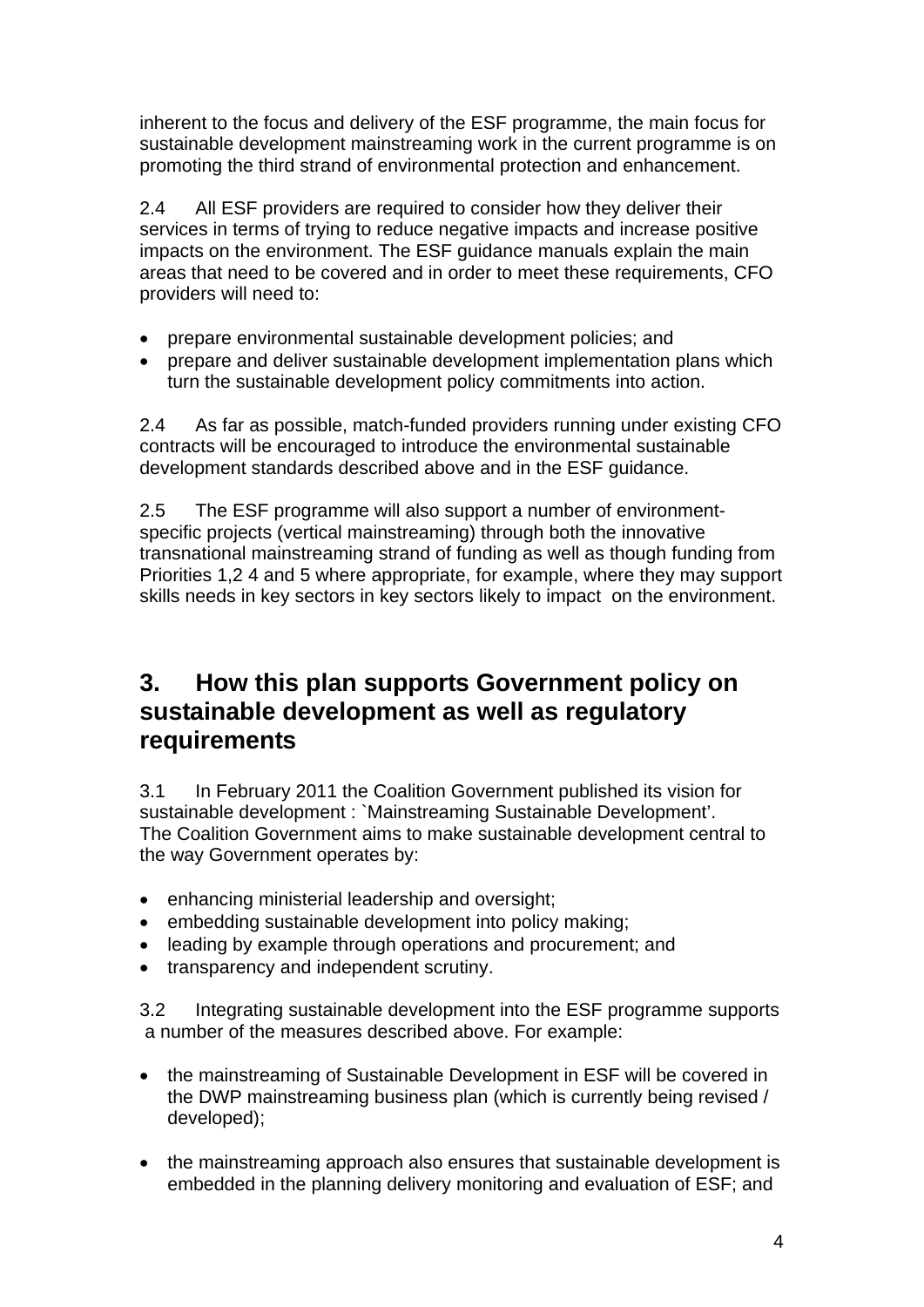• the operational focus to mainstreaming sustainable development in ESF means that the procurement and contract management processes act as important levers for helping to ensure that sustainable development policies and implementation plans become an operational reality.

3.3 ESF Division and its CFO partners lead by example by integrating sustainable development into procurement and contract management processes within the ESF programme and in terms of wider procurement. DWP is one of the leading `green' departments and has won awards for its commitment to promoting sustainable development. For example, DWP is the largest public sector organisation to achieve the Carbon Trust Standard.

3.4 Integrating sustainable development into ESF helps support the DWP's DWP Sustainability and Climate Change Strategy which aims to achieve its vision of ` a socially, economically and environmentally sustainable development' by ensuring that:

- sustainable development and climate change is mainstreamed within policy, planning and operations;
- legal compliance is maintained; and
- greening Government commitments are maintained.

3.5 The current ESF programme and future ESF programme will also aim to support the EU 2020 strategy which promotes smart, sustainable and inclusive economic growth.

3.6 The following website links provides details about structural fund regulations 1083/2006 (Article 17) and 1081/2006 Article 2 para 2):

> <http://dwp.gov.uk/docs/reg-1083-2006.pdf> <http://dwp.gov.uk/docs/esf-regulation-2007-13.pdf>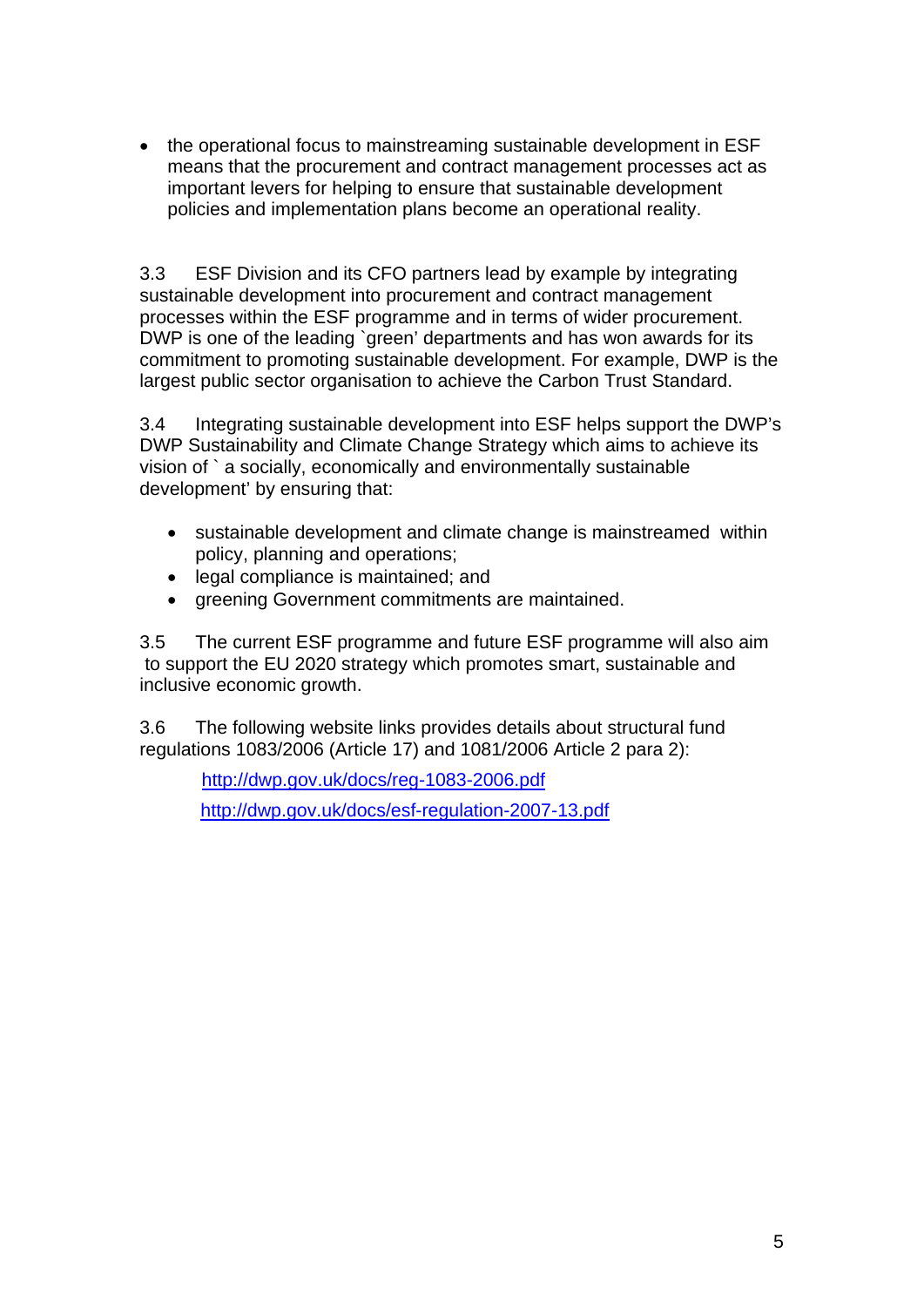## **4. Progress made in the first half of the ESF programme (2007-2010)**

4.1 Good progress has been made in mainstreaming sustainable development during the first half of the programme. Key achievements include:

- preparation and delivery of an agreed sustainable development mainstreaming plan, with regular meetings of the ESF sub committee and updates on progress for the national PMC;
- an annual reporting process in place with annual progress reports prepared and published;
- training on sustainable development delivered to all key CFO and MA staff in the first half of the programme through a national ESF technical assistance project part-funded by DWP;
- toolkits prepared for sustainable development which support the preparation and monitoring of sustainable development policies and implementation plans; and
- an increase in the importance attached to the cross cutting theme of sustainable development.

4.2 GHK Consulting Ltd who were commissioned by the ESF Evaluation Team to undertake an evaluation of the mainstreaming of sustainable development was published in June 2011. The evaluation report concluded that in terms of progress made against the original ESF Sustainable Development Mainstreaming Plan:

- the profile of the sustainable development theme had been raised considerably in the current programme, following the increased emphasis from the Managing Authority ( ESF Division) and leading to enhanced commitments at all levels. However, understanding of what the theme meant in detail varied;
- efforts to increase the knowledge and capability of MA and CFO staff to provide support have been successful , however, on-going organisational changes pose a risk in terms of losing these skills and experience, raising questions for subsequent activity concerning this theme;
- while sustainable development has become a highly visible cross-cutting theme, a series of issues were identified:
	- the process followed by many CFOs to monitor the implementation of sustainable development plans was often light-touch and piecemeal;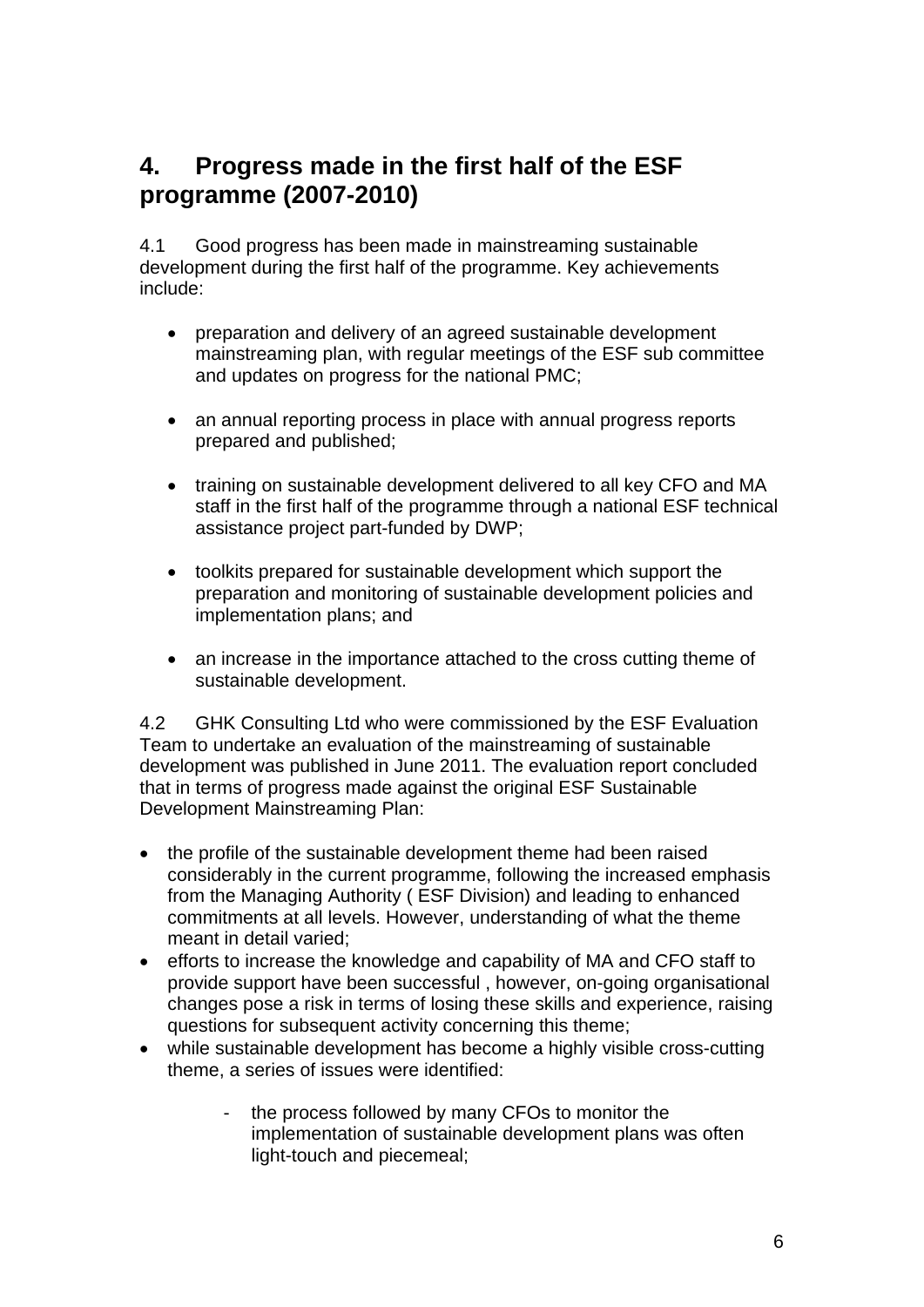- CFOs faced the challenges of monitoring in the absence of quantified measures or goods practice examples to measure provider progress against;
- despite efforts to promote vertical projects, comparatively few appear to have been funded, and those that were tended to be clustered in a few regions.

#### **5. Key sustainable development mainstreaming issues for the second half of the ESF programme**

5.1 The Sustainable Development Sub Committee agreed at its last meeting in December 2013 that the main focus for mainstreaming sustainable development for the remainder of the programme should be on carrying forward the lessons learned form the current programme into the next programme period 2014-2020. Aim 4 of the mainstreaming action plan below highlights this focus and refers to the working group that will be set up to consider how best to the mainstream sustainable development into ESF in 2014-2020.

5.2 The national evaluation published in June 2011 made a number of recommendations which this plan aims to respond to, as far as possible, for example:

- continue to support commissioners and providers in understanding requirements for environmental sustainability in ESF when developing policies and implementation plans;
- in the context of change in the ESF infrastructure ( re-organisation), future support should continue to include the use of the sustainable development toolkit and repeat training for CFO staff, extending the audience for the training to providers via local events should also be considered;
- review the current approach to monitoring providers sustainable development pans - again, in the context of available resources following infrastructure changes;
- seek to develop provider networks focusing on sustainable development on a virtual or physical basis and funded through Technical Assistance;
- provide good practice examples of sustainable development policies and plans – to allow CFOs and providers to benchmark policies and plans against the best.

5.3 For vertical mainstreaming, the national evaluation made a number of recommendations for the current and future ESF programmes:

- to seek to increase the number of vertical projects in the current and next programme periods;
- to ensure that new guidance materials provide a working definition of what constitutes `green skills and jobs' and examples of current vertical projects to illustrate potential activities and what can be achieved by participants;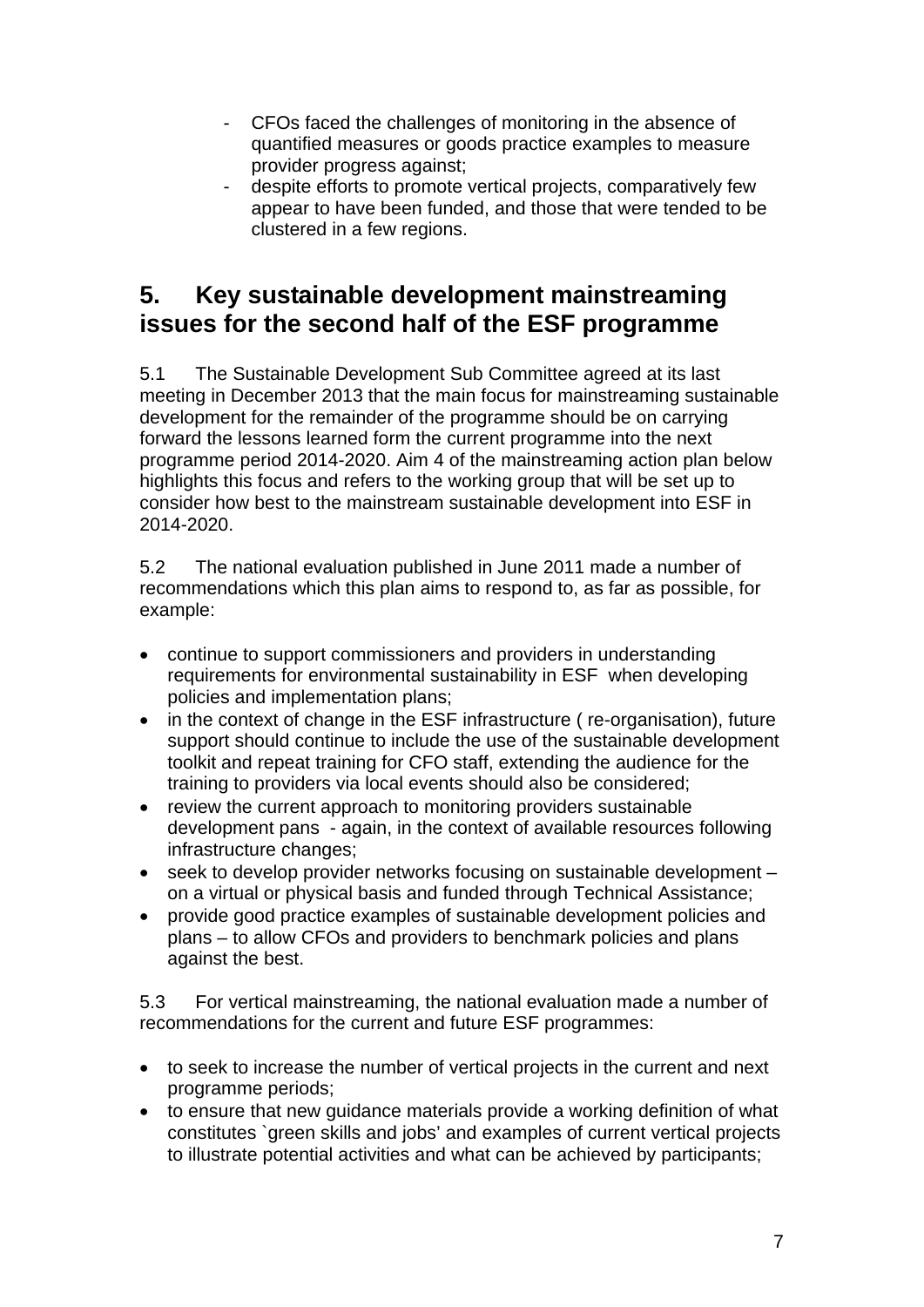- explore the opportunity to utilise the environment to support progress in other areas, for example, exploring the role of the theme for engaging hard to reach clients and promote effective approaches in new guidance material;
- provide access to specialist support and advice to help develop CFO strategies and prospectuses, where this is not available within the individual CFO; and
- build upon the work undertaken by the vertical projects to develop new CFO strategies and prospectuses where this is not available within the individual CFO.

5.4 The recommendations above are reflected in the aims and objectives of the action plan section of this document.

5.5 The original mainstreaming plan aimed for 100% of CFO providers and non-CFO provider organisations to have satisfactory SD implementation policies and plans in place. Although the latest progress report explains that good progress has been made towards this aim, it is still `work in progress' and work will need to continue during the second half of the programme to improve delivery and performance in this area, in particular in terms of measuring progress in a way which is easier to understand than the benchmarking approach adopted in the first half of the ESF programme. A copy of the original ESF sustainable development mainstreaming plan is available at the following web-link:

<http://dwp.gov.uk/docs/esf-sd-main-plan.pdf>

5.6 Ideally, the second half of the programme may see more providers becoming `exemplar' organisations whose approach to promoting sustainable development can be shared with other providers thought the use of case studies and good practice examples.

5.7 The lessons learned from mainstreaming sustainable development in the current programme period will need to be used to inform the on-going development of this theme in the next ESF programme.

### **6. Arrangements for reporting progress**

6.1 The method for reporting progress on mainstreaming sustainable development will continue to be through the annual progress reports presented to the national ESF sustainable development sub committee. Mainstreaming progress will also be reported to the national ESF programme monitoring committee by ESF Division on behalf of the sub committee.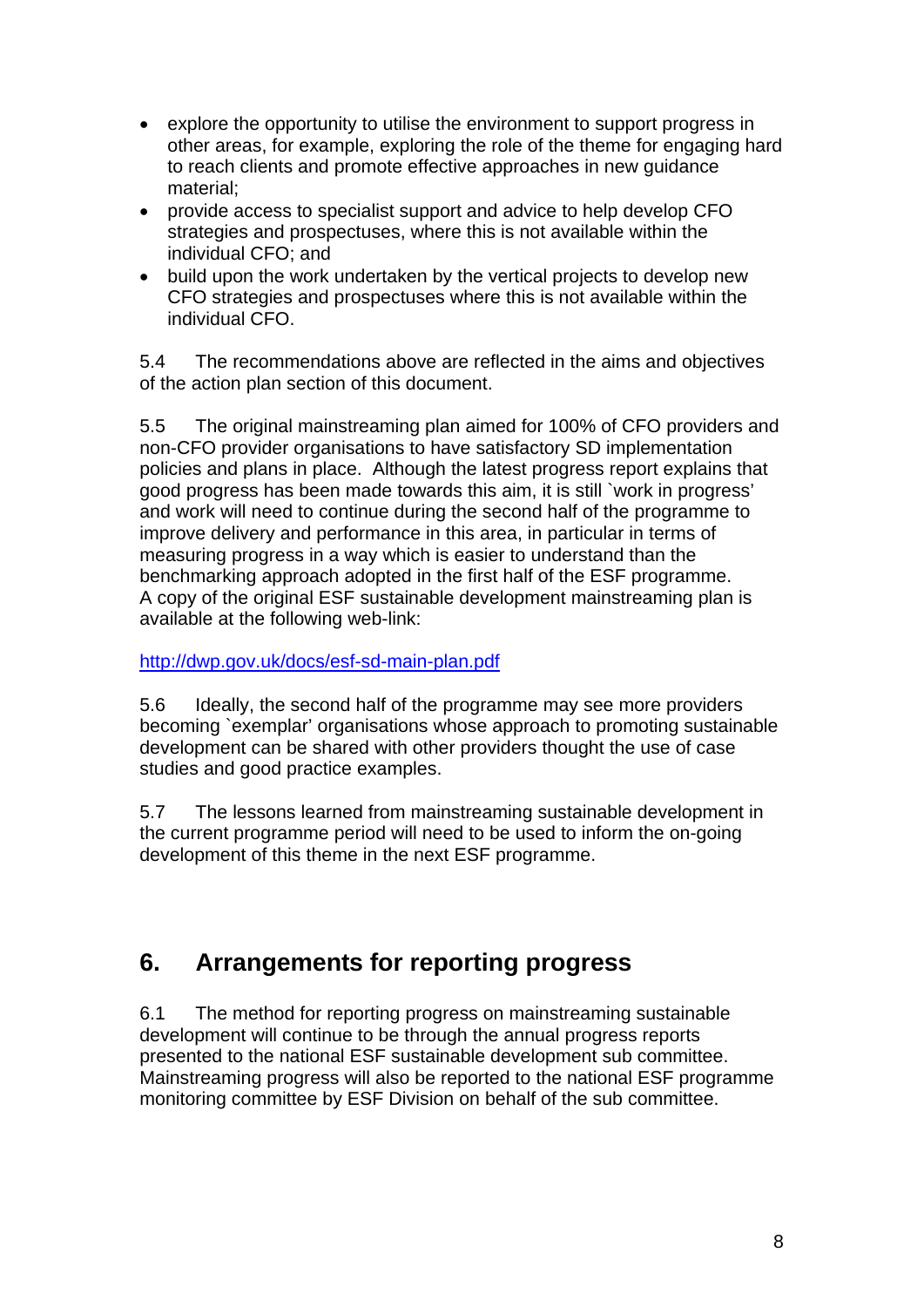## **7. ESF Sustainable Development Action Plan**

**Aim 1 : To provide stand-alone guidance for new and existing CFO contract monitoring and compliance monitoring officers on assessing sustainable development policies and plans and to improve guidance for ESF providers as well – to ensure consistency with new sustainable development training delivered.** 

| <b>Objectives</b>                                                                                                                                                   | Indicator (to be<br>achieved)                                                                                                  | <b>Indicator Profile</b>                                                                          | Who / When?                                  |
|---------------------------------------------------------------------------------------------------------------------------------------------------------------------|--------------------------------------------------------------------------------------------------------------------------------|---------------------------------------------------------------------------------------------------|----------------------------------------------|
| 2. To produce<br>stand-alone<br>guidance on ESF<br>Sustainable<br>Development<br>Polices and<br>implementation<br>plans, particularly<br>on monitoring<br>progress. | Number of<br>guidance<br>manuals on ESF<br>website updated<br>for SD policies<br>and plans.                                    | Target: Two<br>guidance<br>manuals (CFO<br>and non CFO)<br><b>Profile Achieved:</b><br><b>TBC</b> | <b>ESFD March</b><br>2013                    |
| 3.CFOs to tailor<br>and pilot the<br>guidance.<br>The guidance to<br>be reviewed in<br>light of the pilot<br>exercise.                                              | Number of CFOs<br>tailoring guidance<br>Number fo CFOs<br>piloting guidance<br>Joint ESFD/CFO<br>review meeting<br>on guidance | Target: $3$<br>Profile achieved :<br><b>TBC</b>                                                   | <b>ESFD and CFOs</b><br>March - June<br>2013 |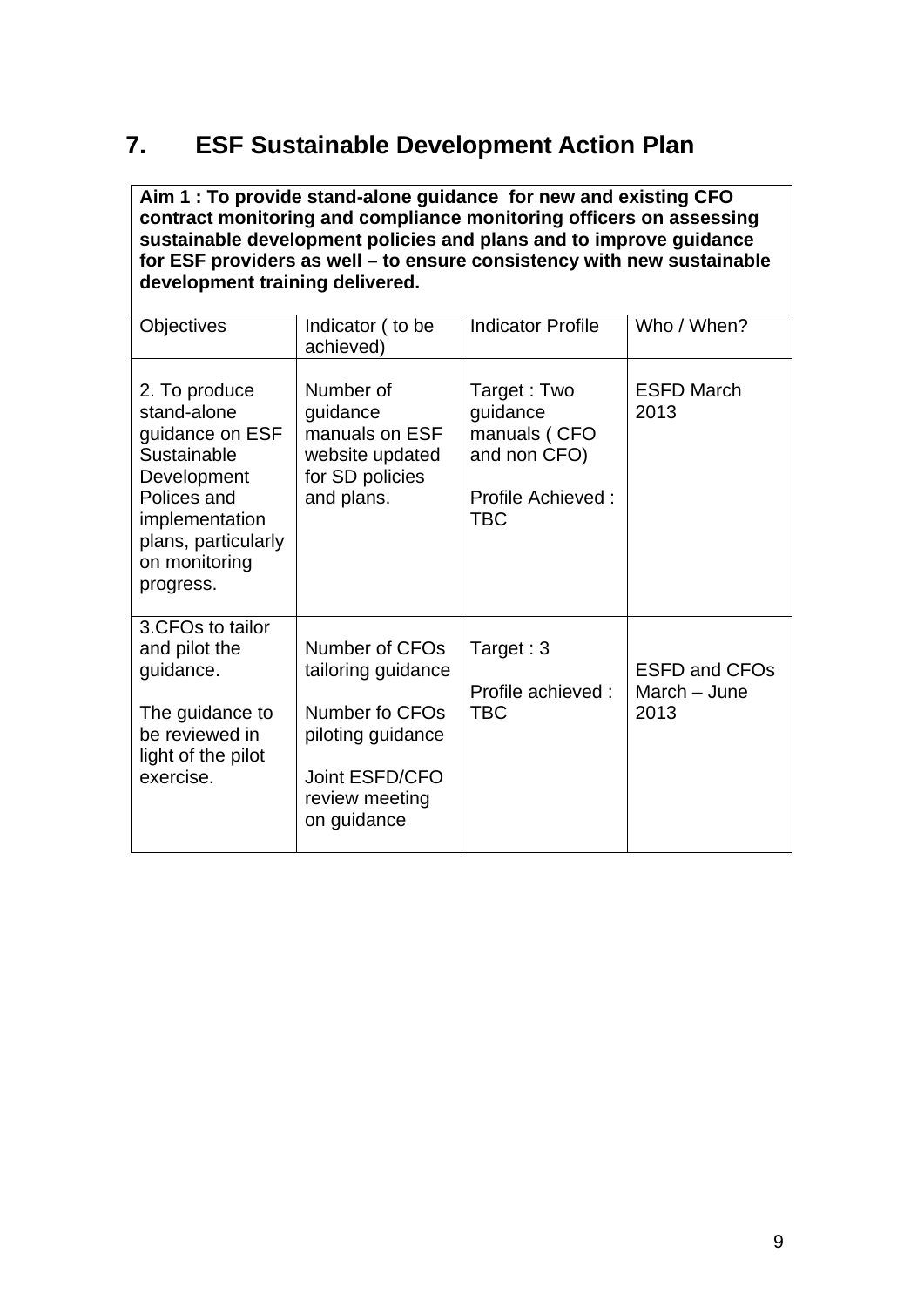| Aim 2 : To increase the `specialist' ESF provision which supports green |  |  |  |  |
|-------------------------------------------------------------------------|--|--|--|--|
| skills and jobs or has some other environmental focus (e.g. recycling)  |  |  |  |  |
| whilst helping disadvantaged people find work or learn basic skills.    |  |  |  |  |

| Objectives                                                                                                                                                                                                                                                                                                                                                                      | Indicator (to be<br>achieved)                                             | <b>Indicator Profile</b>                        | Who / When?                                               |
|---------------------------------------------------------------------------------------------------------------------------------------------------------------------------------------------------------------------------------------------------------------------------------------------------------------------------------------------------------------------------------|---------------------------------------------------------------------------|-------------------------------------------------|-----------------------------------------------------------|
| 1. To prepare and<br>publish good<br>practice guidance<br>in delivering<br>specialist /<br>environmentally-<br>focused ESF<br>projects. The<br>guide to draw<br>upon examples of<br>ESF projects,<br>including, where<br>possible /<br>available,<br>examples of sub-<br>contractors who<br>have an<br>environmental<br>focus, including<br><b>ESF Leader</b><br>Award winners. | Good practice<br>guidance<br>produced.                                    | Target: 1<br>Profile: TBC                       | ESFD, April 2013                                          |
| 2. To ensure that<br>CFOs notify their<br>providers of the<br>guidance<br>produced above<br>and encourage<br>their providers to<br>consider the<br>merits of working<br>with local,<br>environmentally-<br>focused providers<br>/ organisations<br>when delivering<br>their projects.                                                                                           | Number of CFOs<br>who have notified<br>their providers of<br>the guidance | Profile: NOMS -<br><b>TBC</b><br><b>SFA-TBC</b> | ESFD / CFOs<br>with bidding<br>rounds, April-<br>May 2013 |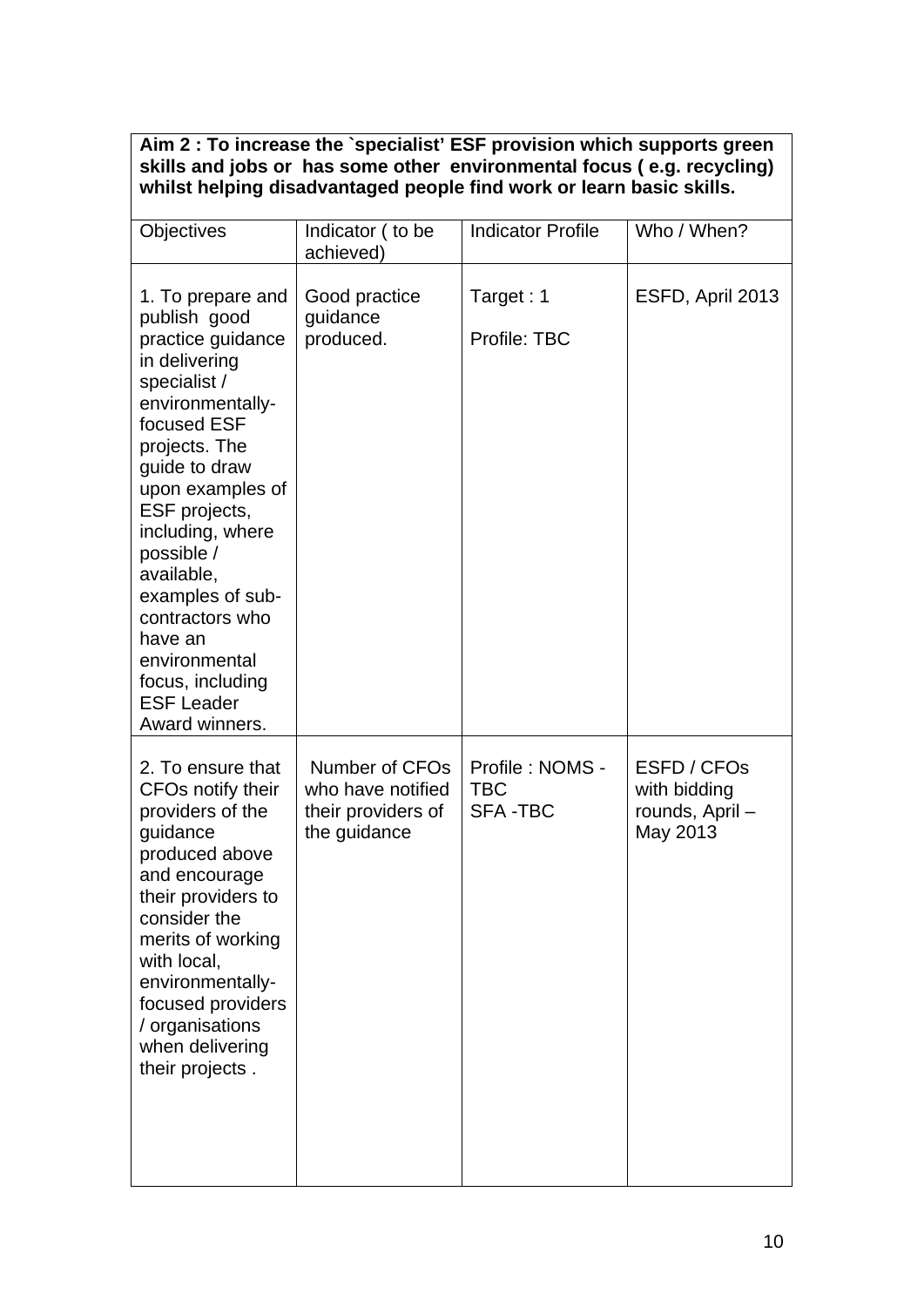| <b>Objectives</b>                                                                                                                                      | Indicator (to be<br>achieved)                                                                   | <b>Indicator Profile</b>                        | Who / When?                                                                         |
|--------------------------------------------------------------------------------------------------------------------------------------------------------|-------------------------------------------------------------------------------------------------|-------------------------------------------------|-------------------------------------------------------------------------------------|
| 3. To promote<br>specialist<br>sustainable<br>development<br>provision through<br>the annual ESF<br><b>SD</b><br>Mainstreaming<br><b>Leader Awards</b> | Number of<br>specialist national<br>awards presented<br>at<br>National skills<br>showcase 2012' | Target: 1<br>Profile: 1 / year (<br>since 2010) | ESFD, Awards to<br>be launched May<br>2013, date of<br>award ceremony<br><b>TBC</b> |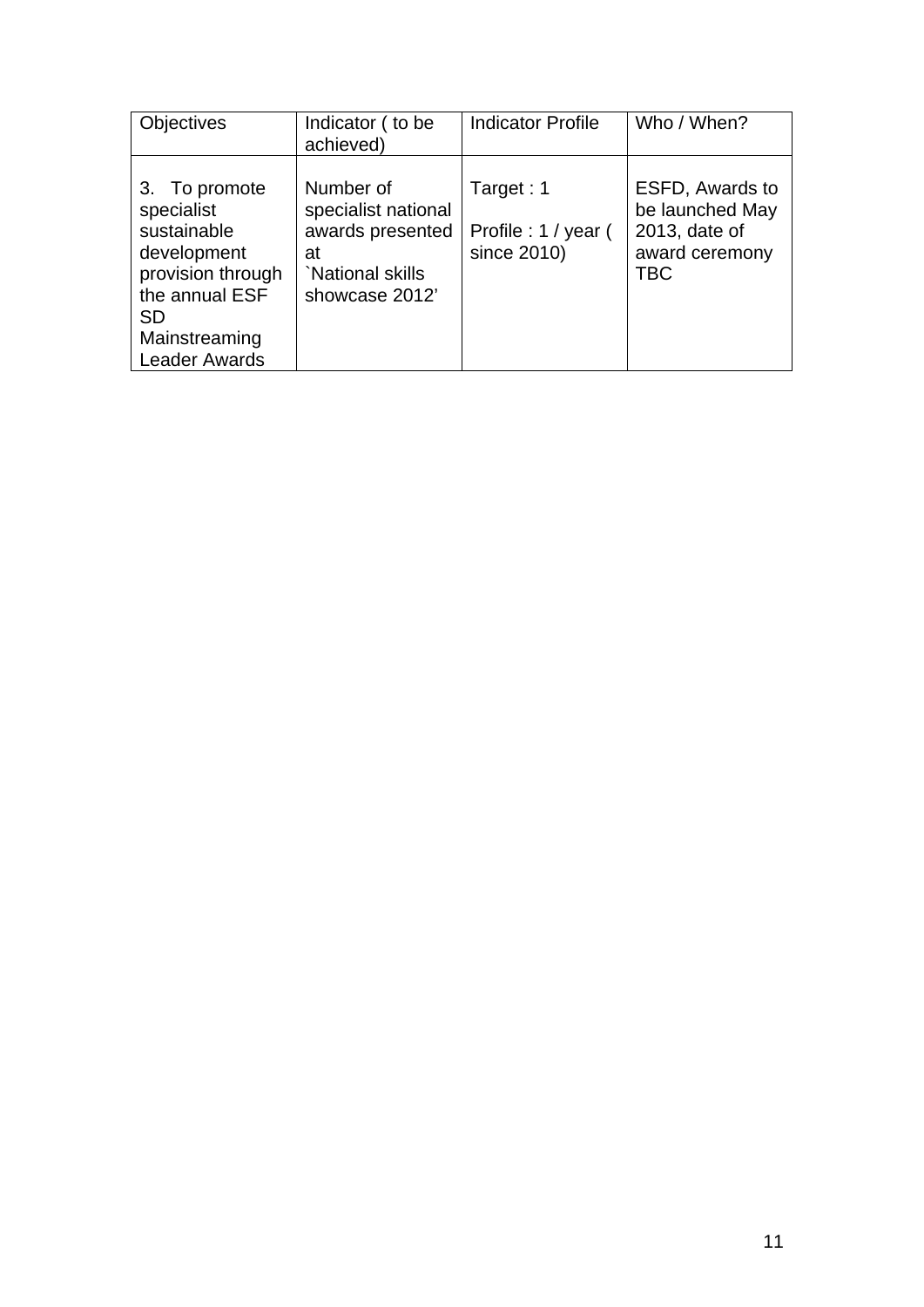#### **Aim 3: To continue the high level of commitment to promoting and embedding the mainstreaming approach for the sustainable development theme in the second half of the programme.**

| <b>Objectives</b>                                                                                                                                                                                                                                                                                                                                                                      | Indicator (to be<br>achieved)                                                     | <b>Indicator Profile</b> | Who / When?                    |
|----------------------------------------------------------------------------------------------------------------------------------------------------------------------------------------------------------------------------------------------------------------------------------------------------------------------------------------------------------------------------------------|-----------------------------------------------------------------------------------|--------------------------|--------------------------------|
| 1. To continue to<br>report annually<br>on the progress<br>that is being<br>made in<br>mainstreaming<br>sustainable<br>development-<br>with progress to<br>be covered in the<br>AIR and the<br>annual ESF SD<br>mainstreaming<br>progress report.<br>The report will<br>include indicators<br>on policies and<br>plans.                                                                | Number of<br>progress reports<br>produced                                         | Target: 1<br>(annually)  | ESFD, December<br>2012         |
| 2. To identify,<br>share and<br>publicise good<br>practice in<br>mainstreaming<br>SD in ESF and to<br>highlight<br>specialist<br>provision in<br>publicity material<br>and guidance<br>material during<br>the second half of<br>the programme.<br>Publicity material<br>to include Leader<br>awards to<br>promote<br>examples of<br>projects<br>delivering<br>specialist<br>provision. | Number of new<br>examples on<br><b>ESF-works</b><br>website (by<br>calendar year) | Profile: TBC             | ESFD, ongoing<br>ESFD, ongoing |